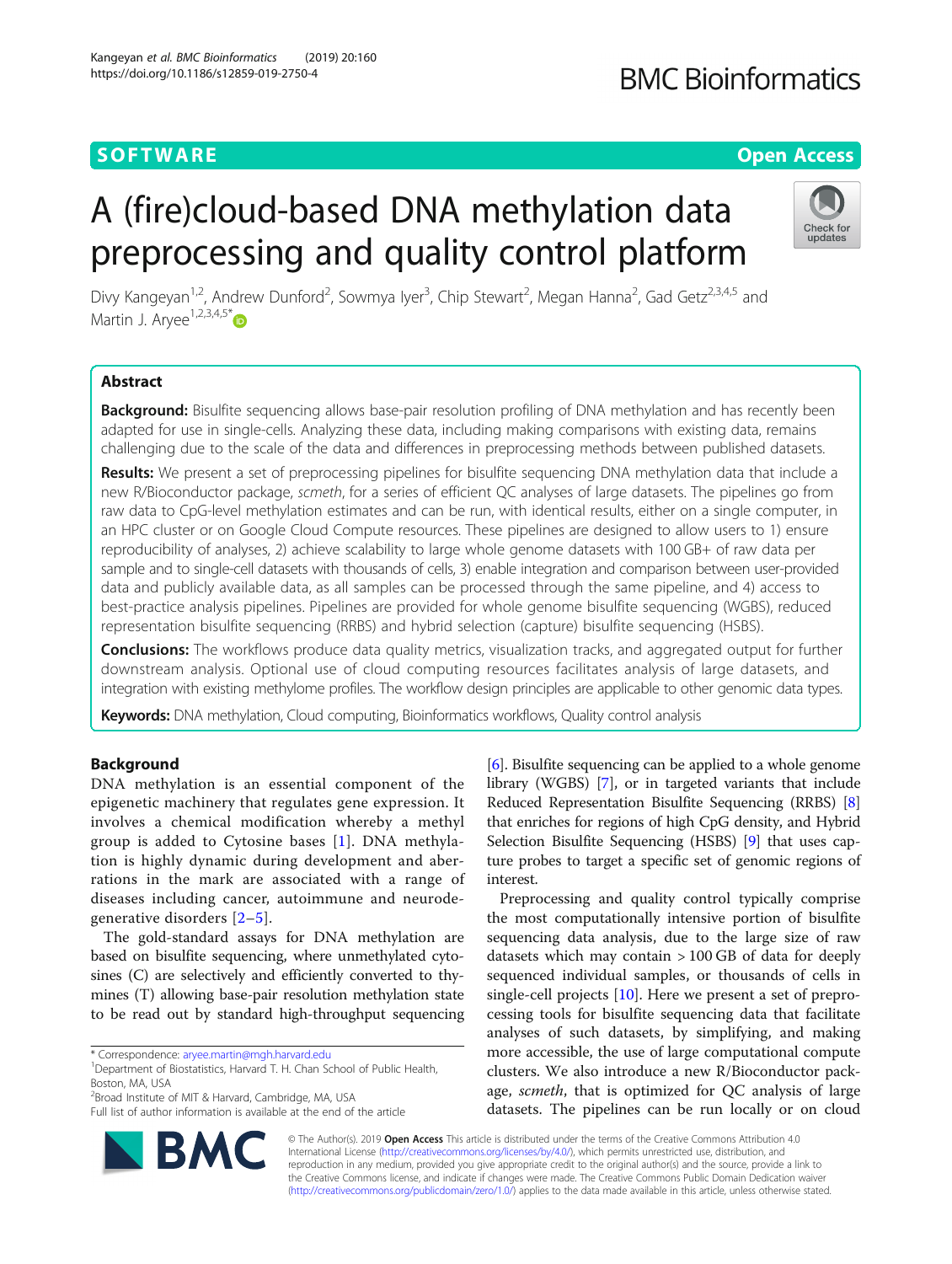computing infrastructure, providing practically unlimited scalability without requiring local compute resources. The cloud implementation, in particular, is accessible through a web browser interface and lends itself to both researchers who have technical expertise and to users with limited bioinformatics analysis experience.

# Implementation

The pipelines are designed to go from raw sequencing data to CpG-level methylation estimates. The workflows first perform read alignment and methylation calling in parallel across samples, followed by an aggregation and quality control analysis step. The workflows are implemented in the WDL workflow description language [[11](#page-4-0), [12](#page-4-0)] and use software packaged into Docker [\[13](#page-4-0)] containers. WDL files are typically structured to contain a workflow consisting of one or more tasks. Both workflows and tasks can specify input parameters such as raw read file names, and runtime parameters such as the amount of CPU and memory resources required for processing and the specific docker image to use. Docker containers are lightweight virtual machines that encapsulate the entire software environment required by the pipeline tools, including their dependencies. In addition to the option of running the WDL workflows locally on a single computer or on an HPC (High-Performance Computing) cluster using job management systems such as LSF (Load Sharing Facility) or SLURM (Simple Linux Utility for Resource Management), we also provide an implementation that is available through the Google Cloud-based FireCloud platform [[14,](#page-4-0) [15\]](#page-4-0). FireCloud is accessible through a web-browser and allows execution of WDL-based workflows on cloud compute resources with scalability that is unlimited for most practical use cases. The scmeth package used for QC analysis is part of the R/Bioconductor project.

# Results

The methylation workflows follow a two-step pattern, with a parallelized per-sample preprocessing step followed by an aggregation and QC step that integrates data across the dataset. Following initial preprocessing with the pipeline default bisulfite-aware aligner Bismark [[16](#page-4-0)], the following outputs are generated for each input sample: (i) BAM and BAM index files; (ii) a per-CpG coverage file with unmethylated and methylated read counts; (iii) a bigwig file for visualization, and (iv) a set of quality assessment metrics such as fraction of aligned reads, bisulfite conversion rate and methylation value distributions. The aggregation step then prepares the individual sample outputs for downstream analysis by combining them into coverage and methylation matrices, available either as plain text or as an R/Bioconductor bsseq [[17](#page-4-0)] object that is also annotated with metrics including the number of reads, number of covered CpGs and bisulfite conversion rate (Fig. [1](#page-2-0)).

In addition to preprocessed methylation data, comprehensive HTML and plain text quality reports are also generated using tools implemented in the scmeth Bioconductor package  $[18]$  $[18]$ . The QC report can be used to identify low quality batches or samples, and provides metrics, including number of reads, total CpG coverage, bisulfite conversion rate, methylation distribution, genomic feature coverage (e.g. promoters, enhancers), a downsampling saturation curve and methylation distributions (Table [1](#page-2-0)). In order to scale to large sample sizes as is common in single-cell analysis, an on-disk representation of the methylation and coverage matrices as implemented in the *bsseq* [\[17\]](#page-4-0) package is used by default. In order to improve QC analysis run time for large datasets, scmeth provides an option to subsample while calculating metrics. We find that estimates based on using as few as one million of the  $\sim$  28 million CpGs in the human genome are unbiased and stable.

We used 1000 single-cell RRBS samples with a median of 872,223 reads (range of 5437 to 4,165,149) to estimate the run time and cost for the workflows. For example, processing the full set of 1000 samples using default options took 62 h and accrued \$66 of Google Cloud charges (Table [2\)](#page-3-0).

### TCGA data analysis

We have preprocessed and made available 47 WGBS samples available from TCGA. These samples were sequenced with a median of 361,777,141 reads (range of 289,476,432 to 955,974,014). We confirmed a high concordance in methylation estimates with the available BEDgraph files from the NCI Genomic Data Commons (GDC), with a correlation of 0.99 when considering CpGs with a minimum read coverage 10. The raw (FASTQ) data, processed data and workflows are made available in a FireCloud workspace (See [https://github.](https://github.com/aryeelab/dna-methylation-tools/blob/master/README.md#tcga-data) [com/aryeelab/dna-methylation-tools/blob/master/READ](https://github.com/aryeelab/dna-methylation-tools/blob/master/README.md#tcga-data) [ME.md#tcga-data](https://github.com/aryeelab/dna-methylation-tools/blob/master/README.md#tcga-data)). We have also made the processed data available via tcgaWGBSData.hg19, an experiment data package in Bioconductor.

The workflows are pre-configured with the quantity of compute resources (e.g. memory and number of CPU cores) to request from either an HPC system (e.g. LSF) or the cloud environment for each analysis step, but these can be altered by the user if a different tradeoff between run time and cost is desired [[15](#page-4-0)].

# Discussion

To guarantee reproducible analyses, we take advantage of two components: First, we use a workflow description language, WDL, that can be executed without modifications on systems ranging from a laptop, to an HPC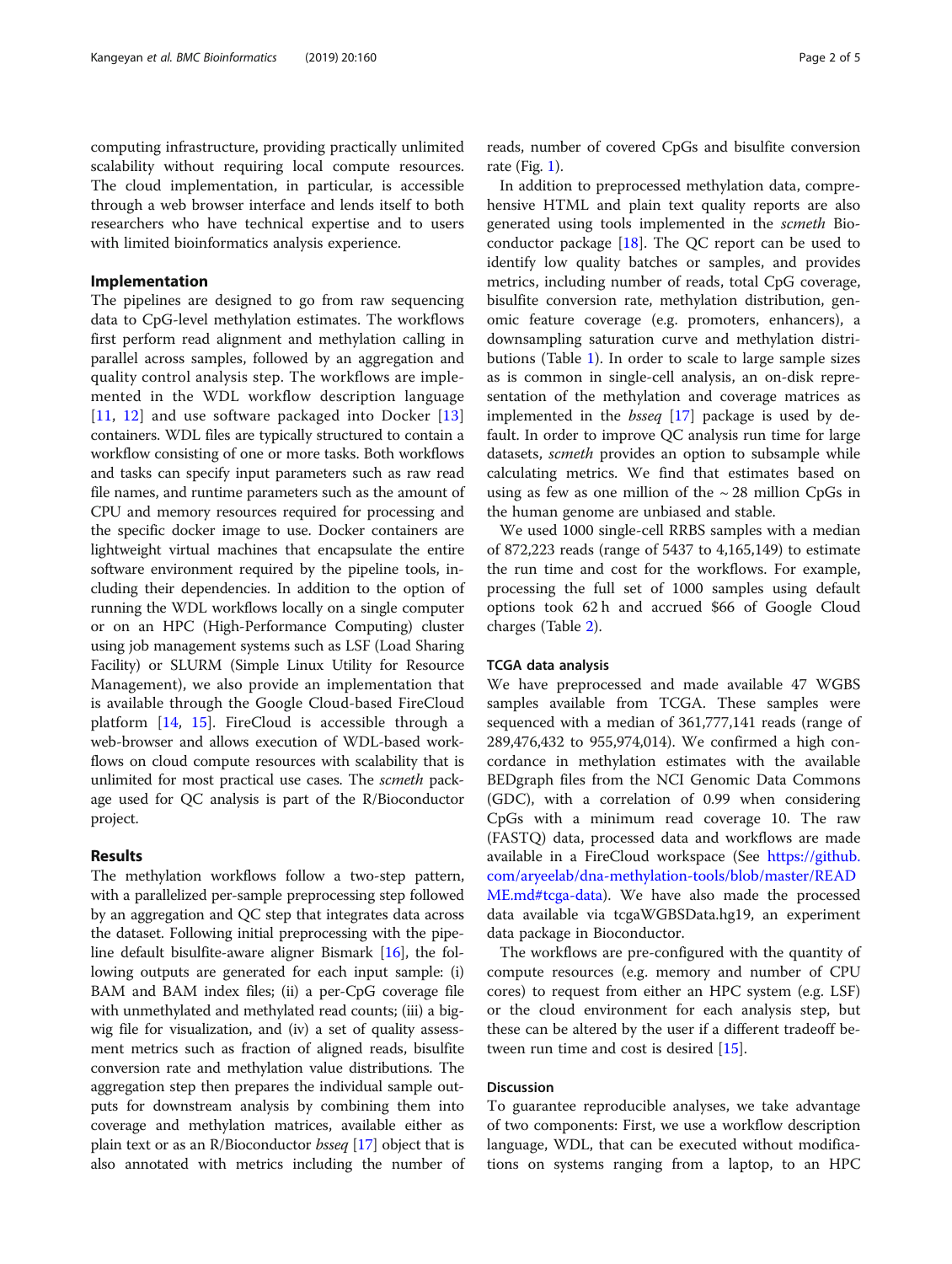<span id="page-2-0"></span>

cluster, to cloud compute resources. This flexibility is provided by the workflow engine, Cromwell [\[15](#page-4-0)], which has various "back-ends" allowing it to execute workflow tasks on the various platforms. Second, we use Docker containers, lightweight virtual machines, that package the full software environment required by the pipeline tools. These two components together ensure that identical results are produced across different platforms and across multiple runs of the pipelines.

Scalability is achieved through parallelization across samples. For users with an HPC cluster that supports Docker containers, this parallelization is accessible locally. Alternatively, any user can take advantage of the FireCloud platform that uses the Google Compute Engine as the computing platform. The Google billing model charges per minute per machine, which enables all per-sample preprocessing to be performed within a near-fixed total time, regardless of the number of

|  |  |  |  | <b>Table 1</b> Quality control metrics |
|--|--|--|--|----------------------------------------|
|--|--|--|--|----------------------------------------|

| QC Metric                     | Information gained from this metric                                                                                                                            |  |
|-------------------------------|----------------------------------------------------------------------------------------------------------------------------------------------------------------|--|
| Read metrics                  | Number of mapped and unmapped reads                                                                                                                            |  |
| CpG Coverage                  | Number of CpGs observed with a minimum coverage threshold                                                                                                      |  |
| M-bias                        | Average methylation by position across reads. Deviation from uniformity typically indicates a<br>problem with library construction or data preprocessing.      |  |
| Downsampling saturation curve | CpG coverage as a function of number of reads. A rising curve indicates that we would<br>expect to observe additional CpGs from deeper sequencing of a library |  |
| CpG discretization            | Useful in single-cell analysis, this represents the fraction of CpGs with non-binary methylation status                                                        |  |
| Feature level coverage        | The fraction of key genomic features (e.g. promoters, CpG Islands), covered with at least 1 CpG.                                                               |  |
| Bisulfite conversion rate     | The proportion of non CpG context C's that were converted to T. This should be close to 100%<br>in most mammalian tissues.                                     |  |
| CpG density distribution      | The CpG density distribution around observed CpGs is typically similar across samples indicating<br>coverage of similar genomic regions.                       |  |
| Methylation distribution      | Unexpected sample-to-sample deviations in the distribution of methylation values can indicate<br>potential technical artifacts                                 |  |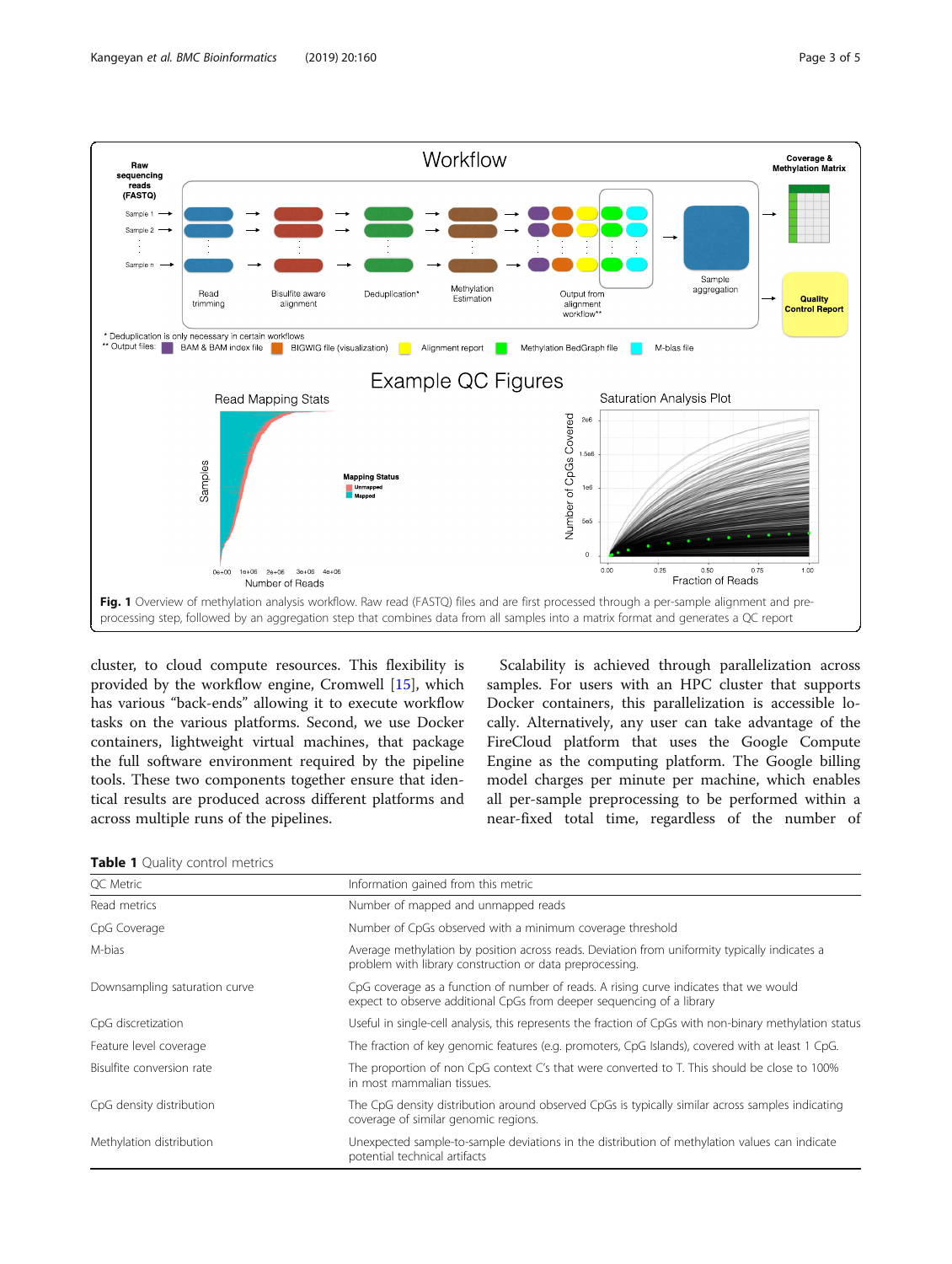<span id="page-3-0"></span>Table 2 Run time and cost estimates

| Sample size Per-sample | preprocessing (Hours/\$) QC (Hours/\$) | Aggregation and Total (Hours/\$) |                 |
|------------------------|----------------------------------------|----------------------------------|-----------------|
| 10                     | $0.98$ (\$0.93)                        | $0.97$ (\$0.28)                  | 1.95(51.21)     |
| 100                    | 1.47 (\$8.99)                          | $6.00$ (\$0.86)                  | 7.47 (\$9.85)   |
| 1000                   | 4.48 (\$52.48)                         | 58.01 (\$13.74)                  | 62.49 (\$66.22) |

Time and cost to conduct various steps of the workflow with different sample sizes. Estimates were obtained when the workflows were run on the default n1-highmem-4 compute nodes (26 GB RAM with 4 CPUs) in FireCloud. Note that these example times and costs will decrease considerably as workflows are improved and compute resources become cheaper

samples, as all samples can be processed in parallel. There are no additional charges for using the FireCloud platform itself although the user will accrue compute and storage costs billed by Google for resources used in workflow execution.

When analyzing a new dataset, it is often useful to compare the new samples to public data, either from individual published studies or large consortia like TCGA [[19\]](#page-4-0) and TARGET [\[20](#page-4-0)]. These data are often not directly comparable, however, due to differences in preprocessing and other upstream analysis. Applying a uniform processing pipeline is, on the other hand, challenging due to the size of the datasets (e.g. TCGA) making them difficult to download and process. As FireCloud already hosts raw TCGA data, an alternative is to take advantage of our DNA methylation workflow to process both TCGA and the user's own data in a uniform manner on this platform. The preprocessed data, which is much smaller than the raw sequencing data, can then either be further analyzed using cloud resources, or downloaded for local downstream analysis.

# Conclusion

We have developed a set of preprocessing and quality assessment pipelines for Bisulfite sequencing-based DNA Methylation analysis. By leveraging Docker containers and a workflow language that can be executed both locally and in the cloud, the pipelines produce reproducible output across different platforms and user environments. This also has the benefit of facilitating comparisons across datasets such as between local user data and data from public repositories (e.g. TCGA) as identical preprocessing can be guaranteed. We have also introduced the scmeth R/Bioconductor package that implements QC functions optimized for large methylation datasets, such as those common in single-cell analyses. We take advantage of the pipelines' portability by providing an implementation in the Google Cloud-based FireCloud platform, which enables any user the ability to scale to very large datasets without local compute capacity restraints. We believe that these tools will be useful as the scale of DNA methylation datasets grow, and that they will serve as a template for tools for other types of large genomic data.

# Availability and requirements

Project Documentation: [http://aryee.mgh.harvard.edu/](http://aryee.mgh.harvard.edu/dna-methylation-tools) [dna-methylation-tools/](http://aryee.mgh.harvard.edu/dna-methylation-tools)

Firecloud workspace: [https://portal.firecloud.org/](https://portal.firecloud.org/#workspaces/aryee-lab/dna-methylation) [#workspaces/aryee-lab/dna-methylation](https://portal.firecloud.org/#workspaces/aryee-lab/dna-methylation) (Users need to create a free account).

Operating System(s): Platform independent.

Programming Language: WDL, R.

License: MIT.

Any restrictions to use by non-academics: None.

Documentation for this pipeline and all the workflows can be accessed at [http://aryee.mgh.harvard.edu/dna](http://aryee.mgh.harvard.edu/dna-methylation-tools)[methylation-tools/.](http://aryee.mgh.harvard.edu/dna-methylation-tools) scmeth is available through the Bioconductor project [\(https://www.bioconductor.org/packages/re](https://www.bioconductor.org/packages/release/bioc/html/scmeth.html)[lease/bioc/html/scmeth.html\)](https://www.bioconductor.org/packages/release/bioc/html/scmeth.html).

#### Abbreviations

HSBS: Hybrid Selection Bisulfite Sequencing; QC: Quality Control; RRBS: Reduced Representation Bisulfite Sequencing; TARGET: Therapeutically Applicable Research to Generate Effective Treatments; TCGA: The Cancer Genome Atlas; WGBS: Whole Genome Bisulfite Sequencing

#### Acknowledgements

We would like to thank Chet Birger, Gordon Saksena and Tiffany Miller for assistance with the Firecloud implementation of workflows.

#### Funding

M.J.A. was supported by an MGH Startup Fund and the Merkin Institute Fellowship of the Broad Institute of MIT and Harvard. D.K. was supported by T32 CA 009337–37 Predoctoral Training Grant. A.D. was supported by a Broad SPARC grant. G.G. was partly supported by the Paul C. Zamecnick Chair in Oncology at MGH Cancer Center. G.G., C.S. and M.H. were supported by the Broad NCI Cloud Pilot Project. The funding bodies played no role in the design of the study, analysis, interpretation of data or in writing the manuscript.

#### Availability of data and materials

Detailed usage instructions and all code is available at [http://aryee.mgh.](http://aryee.mgh.harvard.edu/dna-methylation-tools) [harvard.edu/dna-methylation-tools](http://aryee.mgh.harvard.edu/dna-methylation-tools)

#### Authors' contributions

M.J.A and G.G. conceived the idea. D.K., A.D. and S.I. built the workflows. D.K. developed the scmeth package and conducted data analysis. C.S. and M.H. provided guidance on Firecloud workflow implementation. D.K. and M.J.A. jointly wrote the manuscript. All authors read and approved the final version of the manuscript.

#### Ethics approval and consent to participate

Not applicable

#### Consent for publication

Not applicable

#### Competing interests

G.G. receives research funds from IBM and Pharmacyclics. M.J.A. has financial interests in Monitor Biotechnologies, formerly known as Beacon Genomics.

#### Publisher's Note

Springer Nature remains neutral with regard to jurisdictional claims in published maps and institutional affiliations.

#### Author details

<sup>1</sup>Department of Biostatistics, Harvard T. H. Chan School of Public Health, Boston, MA, USA. <sup>2</sup>Broad Institute of MIT & Harvard, Cambridge, MA, USA.<br><sup>3</sup>Department of Pathology, Massachusetts General Hospital Boston, MA Department of Pathology, Massachusetts General Hospital, Boston, MA, USA. 4 Department of Pathology, Harvard Medical School, Boston, MA, USA. 5 Cancer Center, Massachusetts General Hospital, Boston, MA, USA.